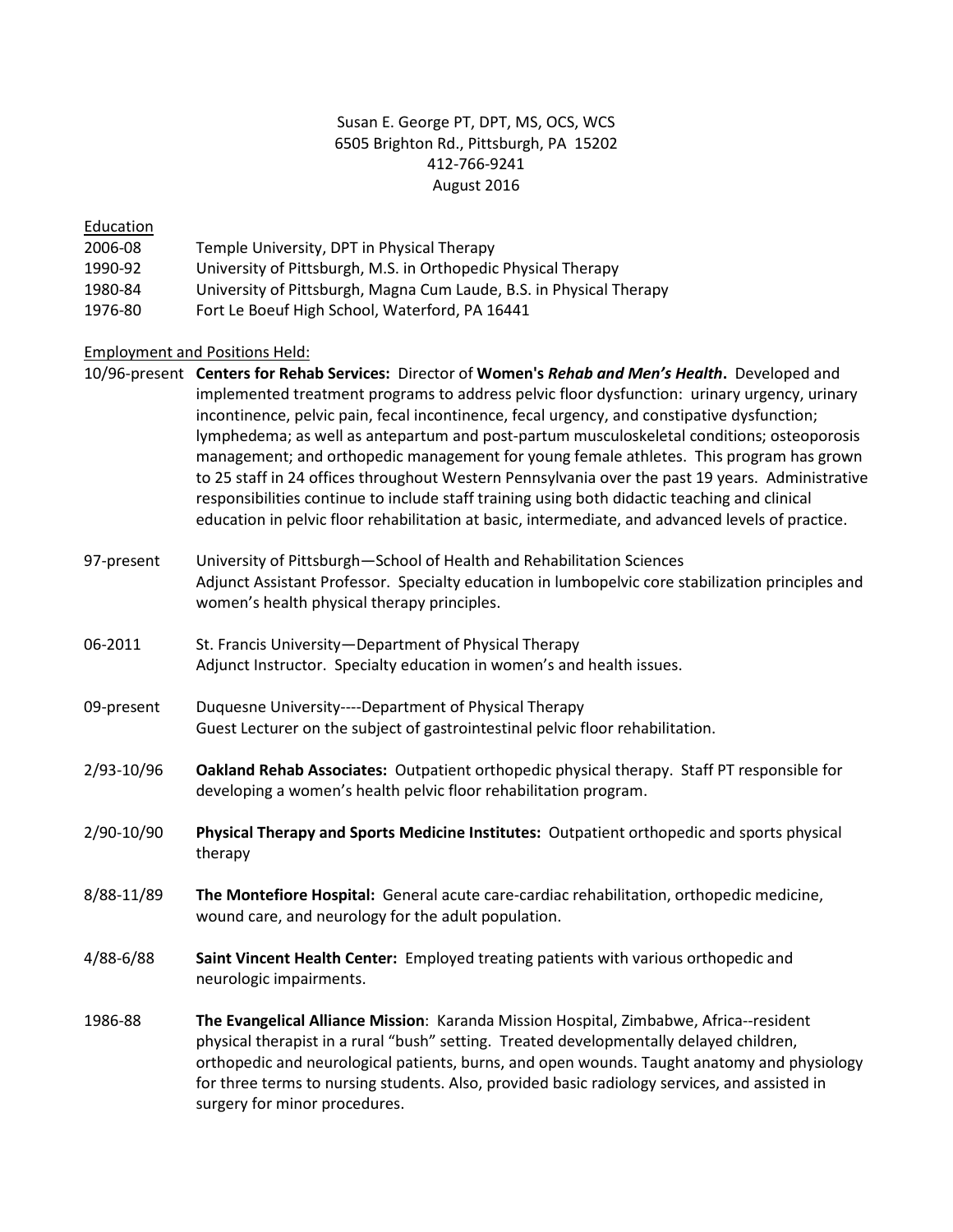- 1984-86 **Lake Erie Institute of Rehabilitation:** Head trauma rehabilitation focus providing serial inhibitive casting, sensory stimulation, behavioral modification plans, neurodevelopment techniques, and orthopedic intervention.
- Licensure Certificate number: PT 005408L and DAPT 001194 Expires: December 31, 2014

## Board Certification:

Orthopedic Certified Specialist---American Board of Physical Therapist Specialties: 2008-2018 Women's Health Certified Specialist---American Board of Physical Therapist Specialties: 2009- 2019

## Professional Affiliations:

| 84-present<br>94-present | American Physical Therapy Association: 1984- present<br>Section on Women's Health of the APTA                                                                                                                                                          |  |  |
|--------------------------|--------------------------------------------------------------------------------------------------------------------------------------------------------------------------------------------------------------------------------------------------------|--|--|
| 05-present               | <b>International Organization Women's Physical Therapists</b>                                                                                                                                                                                          |  |  |
| 94-present               | Orthopedic Section of the APTA                                                                                                                                                                                                                         |  |  |
| $09-13$                  | Director of Practice-Section on Women's Health                                                                                                                                                                                                         |  |  |
| 08-09                    | Reimbursement Chair-Section on Women's Health                                                                                                                                                                                                          |  |  |
| Articles                 |                                                                                                                                                                                                                                                        |  |  |
| 2/98                     | Home Incontinence-Physical Therapy Management. Advance for Directors in Rehabilitation.                                                                                                                                                                |  |  |
| $8 - 9/98$               | Preparing the Nest-a two-part article discussing assessment and treatment during pregnancy.<br>Advance for Directors in Rehabilitation.                                                                                                                |  |  |
| 2005                     | Zelle BA, Gruen GS, Brown S, George S. Sacroiliac joint dysfunction: evaluation and<br>management. Clin J Pain 21:446-455, 2005.                                                                                                                       |  |  |
| 2010                     | Al-Sayegh NA, George S, Boninger ML, Rogers JC, Whitney SL, Delitto A. Spinal Mobilization of a<br>Postpartum Low Back and Pelvic Girdle Pain: An Evidence-Based Clinical Rule for Predicting<br>Responders and Non-responders. PM R. 2010;2:995-1005. |  |  |
| 2011                     | Clinton SC, George SE, Mehnert M, Fitzgerald CM, Chimes GP. Point-Counterpoint Pelvic Pain:<br>Pelvic floor pain: physical therapy versus injections.2011;3(8):762-770.                                                                                |  |  |
| 2012                     | Dusi J, Borello-France D, George S, Phelps A, Somers D. Assessing Physical Therapy Outcomes<br>for Women with Urinary Incontinence. J Women's Health PT 36:78-89, 2012.                                                                                |  |  |
| 2012                     | George S, Clinton S, Borello-France D. Physical therapy management of female chronic pelvic<br>pain: Anatomic considerations. Clinical Anatomy. 2012:26(1);77-88.                                                                                      |  |  |
| 2016                     | George S, Clinton S, Borello-France D. (in press). A Perspective on the Physical Therapy<br>Management of Functional Constipation. PTJ 2016.                                                                                                           |  |  |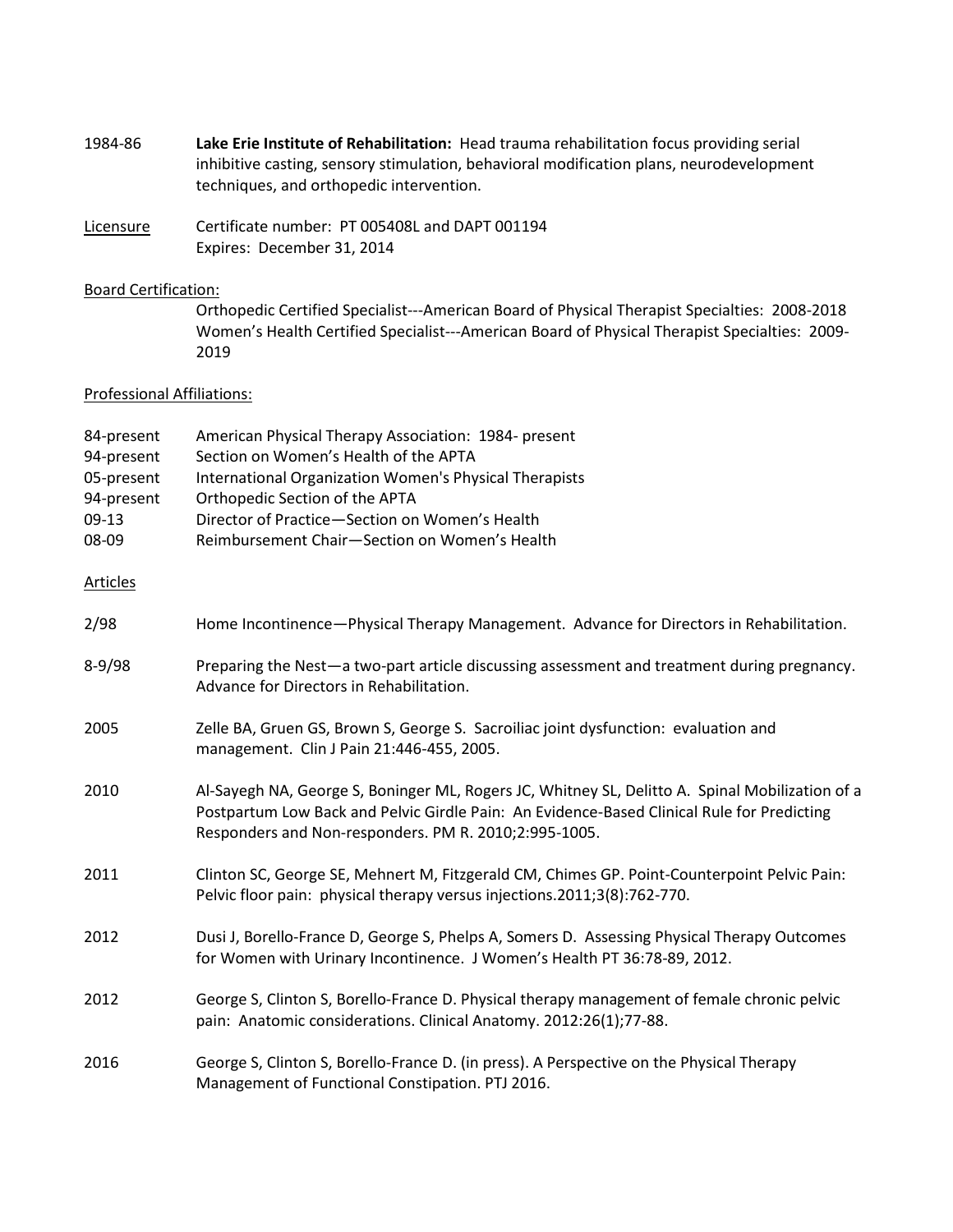### Web Cast

2006 Awareness and Hope for Interstitial Cystitis. Colleen Dunwoody, Margie O'Leary, Susan George, and Michael Chancellor. (1 hour)

### Poster Presentation

3/06 Physical Therapy Management of Interstitial Cystitis

Authorship Authored anatomy, evaluation, and treatment components of pelvic floor rehabilitation course for Section on Women's Health Educational Series.

#### Teaching Experience

3-day Course: Physical Therapy Management of the Patient with Gastrointestinal Dysfunction: December 2016 Tucson; March 2016 Pittsburgh; May 2016 Boston; May 2015, Toronto; September 2014 Chicago, March 2014 Toronto, Canada, January 2013 Toronto, Canada; January 2012 Los Angeles, CA; October 2011, Orlando, FL; March 2011, Chicago, IL; and October 2009, Baltimore, MD.

3-day Course: Level 1 Pelvic Floor Training: January 2011, Minneapolis, MN

## Professional Presentations:

|           | 2001-present: Women's Health Lecture, University of Pgh PT Doctoral Program (2-6 hrs)                                                                                  |
|-----------|------------------------------------------------------------------------------------------------------------------------------------------------------------------------|
|           | 2009-present: Stage II Lumbar Rehabilitation: Core Stabilization, University of Pittsburgh PT Doctoral Program<br>in conjunction with Susan Clinton. (8 lecture hours) |
|           | 2008-present: Duquesne University Physical Therapy: Fecal Incontinence Case Study, Pittsburgh, PA                                                                      |
| 2/10      | Section on Women's Health Clinical Round Tables. APTA Combined Sections Meeting, San<br>Diego, CA                                                                      |
| 1/09      | Soft Tissue Mobilization: Beyond the Basics (2 credit course St. Francis University)                                                                                   |
| Spring/09 | Case Studies: The Medically Complicated Pregnant Patient. St. Francis University Physical<br>Therapy Department. Loreto, PA                                            |
| 10/08     | Core Stabilization 12 contact hours approved for PA Direct Access                                                                                                      |
| 2/08      | Multidisciplinary Approach to Constipative Dysfunction (1 contact hour). American Physical<br>Therapy Association Combined Sections Meeting. Nashville.                |
| 4/07      | Women's Physical Therapy Introductory Lecture: St. Francis University (12 contact hours)                                                                               |
| 9/04      | Pelvic Floor Rehabilitation: Evaluation and Treatment (16 hour course)                                                                                                 |
| 3/04      | Lower Extremity Amputees: University of Pgh Physical Therapy Program (2 hrs)                                                                                           |
| 5/03      | Pelvic Floor Rehabilitation: Evaluation and Treatment (16 hr. course)                                                                                                  |
| 8/02      | Pelvic Floor Rehabilitation (20 hr. course)                                                                                                                            |
| 6/02      | Women's Physical Therapy Introductory Lecture: Duquesne University Physical Therapy<br>Program. (4 hours).                                                             |
| 8/01      | Pelvic Floor Rehabilitation: Evaluation and Treatment (18 hour course)                                                                                                 |
| 4/01      | Pelvic Floor Rehabilitation: Evaluation and Treatment (20 contact hours)                                                                                               |
| 6/00      | Women's Physical Therapy Introductory Lecture: Duquesne University Physical Therapy<br>Program. (2 hours).                                                             |
|           |                                                                                                                                                                        |